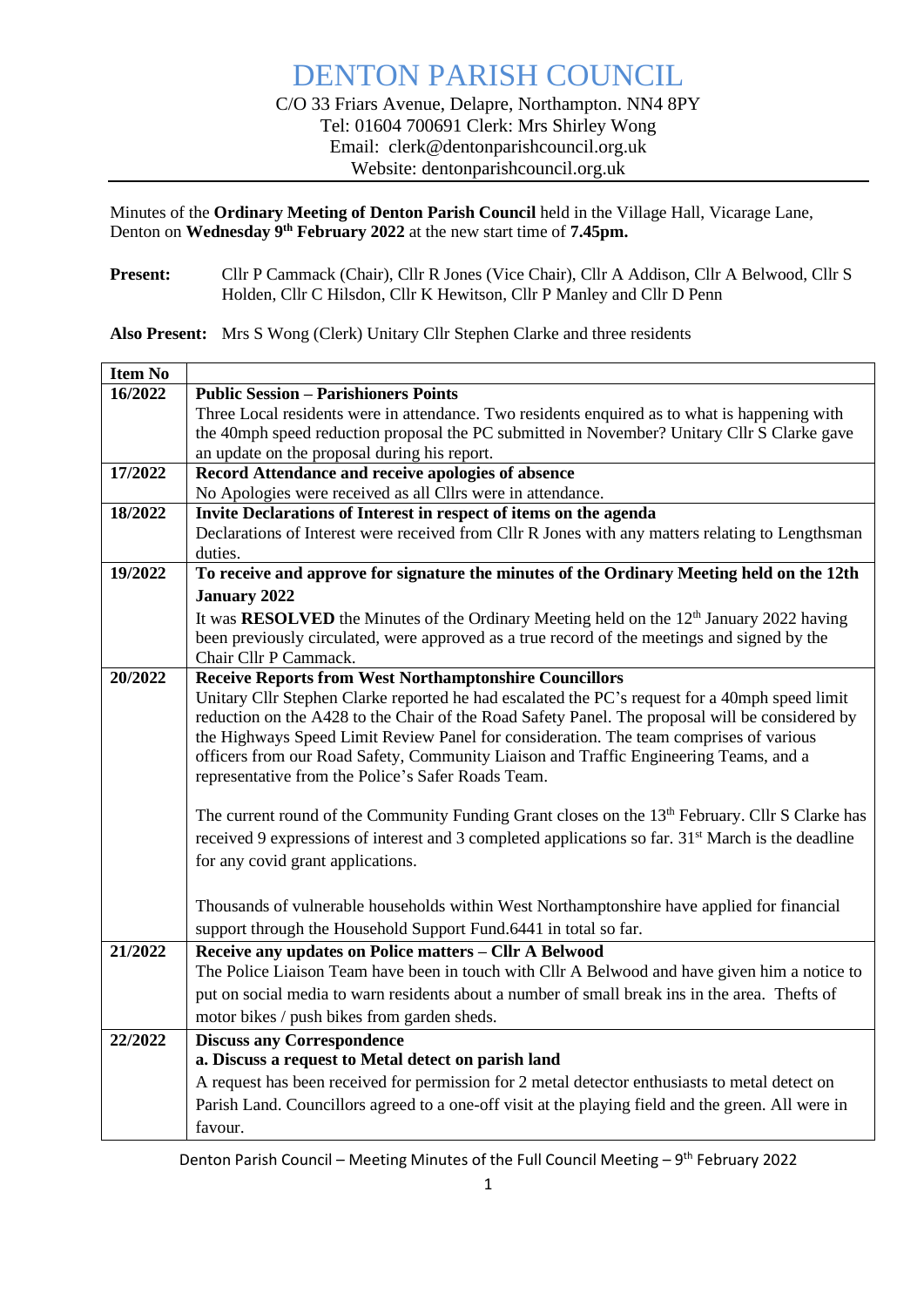|         | b. Discuss and agree whether to renew the Acre membership                                                                                                                                                                                                                                                                                                                                                                                                                                                                                                                                                                                                                            |  |  |  |  |  |  |
|---------|--------------------------------------------------------------------------------------------------------------------------------------------------------------------------------------------------------------------------------------------------------------------------------------------------------------------------------------------------------------------------------------------------------------------------------------------------------------------------------------------------------------------------------------------------------------------------------------------------------------------------------------------------------------------------------------|--|--|--|--|--|--|
|         | It was Resolved to renew the Acre Annual Membership at a cost of £35. All were in favour.                                                                                                                                                                                                                                                                                                                                                                                                                                                                                                                                                                                            |  |  |  |  |  |  |
| 23/2022 | Receive any website updates - Cllr K Hewitson<br>Cllr K Hewitson reported traffic figures to the website had increased by 30% in general, 20% for<br>minutes and 50% for documents. The figures are encouraging as it indicates the website is used<br>by many.                                                                                                                                                                                                                                                                                                                                                                                                                      |  |  |  |  |  |  |
| 24/2022 | <b>Village Services - Receive reports from Working Groups</b>                                                                                                                                                                                                                                                                                                                                                                                                                                                                                                                                                                                                                        |  |  |  |  |  |  |
|         | Village Maintenance – Nothing new to report.                                                                                                                                                                                                                                                                                                                                                                                                                                                                                                                                                                                                                                         |  |  |  |  |  |  |
|         | Lighting – One street light has been reported as losing its glow.                                                                                                                                                                                                                                                                                                                                                                                                                                                                                                                                                                                                                    |  |  |  |  |  |  |
|         | Grass Cutting - No grass cutting currently being carried apart from on the football field.                                                                                                                                                                                                                                                                                                                                                                                                                                                                                                                                                                                           |  |  |  |  |  |  |
|         | <b>Trees</b> – Nothing new to report.                                                                                                                                                                                                                                                                                                                                                                                                                                                                                                                                                                                                                                                |  |  |  |  |  |  |
|         | Footpath and Highways Warden - Nothing new to report                                                                                                                                                                                                                                                                                                                                                                                                                                                                                                                                                                                                                                 |  |  |  |  |  |  |
|         | Village Hall – We are still awaiting a figure from the village hall with regards to the bin                                                                                                                                                                                                                                                                                                                                                                                                                                                                                                                                                                                          |  |  |  |  |  |  |
|         | emptying costs.                                                                                                                                                                                                                                                                                                                                                                                                                                                                                                                                                                                                                                                                      |  |  |  |  |  |  |
|         | <b>The Playground</b> – Cllr A Addison continues to look into options for refurbishing the play area                                                                                                                                                                                                                                                                                                                                                                                                                                                                                                                                                                                 |  |  |  |  |  |  |
|         | equipment. An order has now been placed for some small parts for some play equipment at the                                                                                                                                                                                                                                                                                                                                                                                                                                                                                                                                                                                          |  |  |  |  |  |  |
|         | play area.                                                                                                                                                                                                                                                                                                                                                                                                                                                                                                                                                                                                                                                                           |  |  |  |  |  |  |
|         | <b>Defibrillator</b> – Replacement pads to the defibrillator will expire in February, a new set has now                                                                                                                                                                                                                                                                                                                                                                                                                                                                                                                                                                              |  |  |  |  |  |  |
|         | been ordered.                                                                                                                                                                                                                                                                                                                                                                                                                                                                                                                                                                                                                                                                        |  |  |  |  |  |  |
|         | Duplicated Recycling Bins along Church Way - Waste Management Services at WNC are now                                                                                                                                                                                                                                                                                                                                                                                                                                                                                                                                                                                                |  |  |  |  |  |  |
|         | investigating the duplicated bin situation along Church Way. The situation will be monitored for a                                                                                                                                                                                                                                                                                                                                                                                                                                                                                                                                                                                   |  |  |  |  |  |  |
|         | few weeks before bins are removed by WNC.                                                                                                                                                                                                                                                                                                                                                                                                                                                                                                                                                                                                                                            |  |  |  |  |  |  |
| 25/2022 | <b>Community Projects</b>                                                                                                                                                                                                                                                                                                                                                                                                                                                                                                                                                                                                                                                            |  |  |  |  |  |  |
|         | a. Receive any updates on the Cinema on the Green event being held in May<br>The Chair Cllr P Cammack has confirmed the Cinema on the Green event has been booked for<br>May and another one has been confirmed for the Jubilee celebrations in June. Costs to be<br>approved at the next PC meeting being held in March.                                                                                                                                                                                                                                                                                                                                                            |  |  |  |  |  |  |
|         | b. Receive any updates on the planned Queens Jubilee Celebrations being held in June -<br>including the approval of the band costs (costs previously circulated)<br>A Jubilee Working Group has now been formed and initial meetings have taken place. A draft 4-<br>day schedule of Jubilee celebrations has been drawn up. Next week's working party meeting will<br>confirm the details and the time table of events. Road closures are still to be decided, 2 bands<br>have been booked at a cost of £600 and another act may still be required. Advertising costs are<br>not yet known. It was <b>Resolved</b> the PC would pay the band costs and cover the advertising costs. |  |  |  |  |  |  |
|         | c. Receive any updates on the Asset Mapping Project<br>Cllr A Belwood has completed the Asset Mapping task of logging all assets in the Parish.<br>NCALC has confirmed the PC will receive a grant payment of £255.80 for completing the<br>exercise.                                                                                                                                                                                                                                                                                                                                                                                                                                |  |  |  |  |  |  |
| 26/2022 | <b>Receive any update reports from Parish Councillors</b>                                                                                                                                                                                                                                                                                                                                                                                                                                                                                                                                                                                                                            |  |  |  |  |  |  |
|         | Cllr K Hewitson gave a report on the Volunteers Driver Scheme. A minimum of 10 volunteer<br>drivers are sought to start the scheme. The scheme will require a coordinator to liaise between the                                                                                                                                                                                                                                                                                                                                                                                                                                                                                      |  |  |  |  |  |  |
|         | drivers and residents. The scheme will cover a number of villages including Denton, Cogenhoe,                                                                                                                                                                                                                                                                                                                                                                                                                                                                                                                                                                                        |  |  |  |  |  |  |
|         | Whiston, Castle Ashby, Horton, Hackleton and Great Houghton.                                                                                                                                                                                                                                                                                                                                                                                                                                                                                                                                                                                                                         |  |  |  |  |  |  |
|         |                                                                                                                                                                                                                                                                                                                                                                                                                                                                                                                                                                                                                                                                                      |  |  |  |  |  |  |
|         | The Pharma self Scheme is now up and running. It has made a noticeable difference with queuing<br>at the dispensary.                                                                                                                                                                                                                                                                                                                                                                                                                                                                                                                                                                 |  |  |  |  |  |  |
|         | Cllr P Manley reported the new Defibrillator pads have been ordered and he will fit them when<br>they arrive. Cllr P Manley has received a number of requests for defibrillator training and will<br>organise something at a later date.                                                                                                                                                                                                                                                                                                                                                                                                                                             |  |  |  |  |  |  |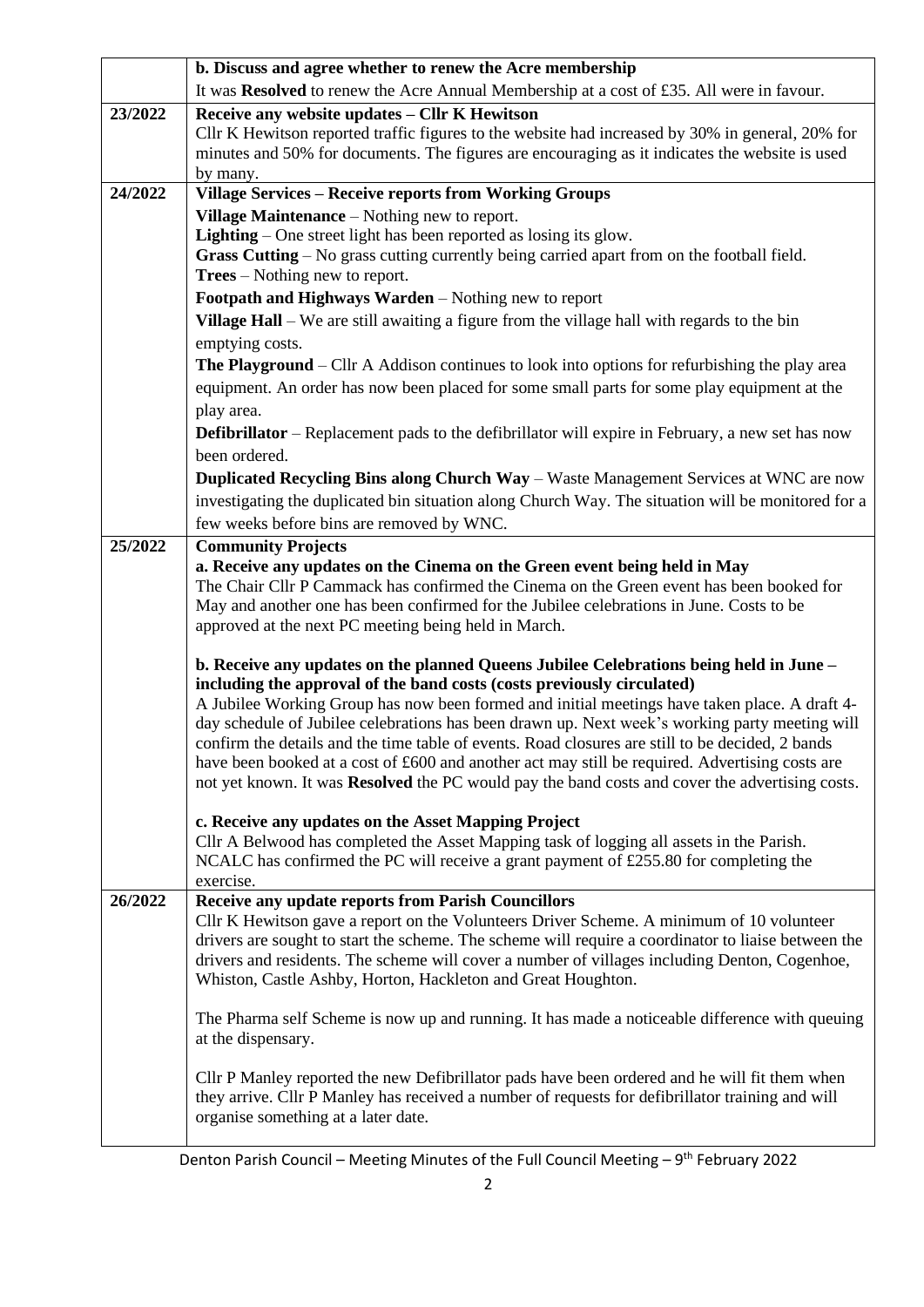|         | Cllr A Belwood reported an increase in the amount of dog mess left at the playing field. Cllr K    |  |  |  |  |  |  |  |
|---------|----------------------------------------------------------------------------------------------------|--|--|--|--|--|--|--|
|         | Hewitson will put something on the website and the Clerk will make contact with the dog warden.    |  |  |  |  |  |  |  |
| 27/2022 | <b>Discuss any Planning matters and receive any reports</b>                                        |  |  |  |  |  |  |  |
|         | Nothing new to report.                                                                             |  |  |  |  |  |  |  |
| 28/2022 | <b>Financial matters</b>                                                                           |  |  |  |  |  |  |  |
|         | a. Review Financial Statement as at 09/02/22 for information as agreed to the Bank                 |  |  |  |  |  |  |  |
|         | <b>Statement Reconciliation and to Propose Payments and Sign Cheques</b>                           |  |  |  |  |  |  |  |
|         | Financial reports were received for information. No Income was received in January 2022.           |  |  |  |  |  |  |  |
|         | The Clerk reported the bank balances to date as reconciled to the bank statement was as follows:   |  |  |  |  |  |  |  |
|         | Current Account £8,791.78 and Premier Account £37,586.00.                                          |  |  |  |  |  |  |  |
|         |                                                                                                    |  |  |  |  |  |  |  |
|         | b. Propose Payments for bank transfer and Sign any Cheques agreed by the Council                   |  |  |  |  |  |  |  |
|         | It was RESOLVED to approve payments to be made in February 2022 (Appendix A).                      |  |  |  |  |  |  |  |
|         | c. Discuss and agrees the PC's legal requirement to contribute to the Clerks Pension scheme        |  |  |  |  |  |  |  |
|         | through NEST                                                                                       |  |  |  |  |  |  |  |
|         | Every three years the PC as an employer has a legal duty to assess and enrol eligible staff into a |  |  |  |  |  |  |  |
|         | workplace pension scheme. The current Clerk meets the requirements to be enrolled. It was          |  |  |  |  |  |  |  |
|         |                                                                                                    |  |  |  |  |  |  |  |
|         | Resolved to enrol the Clerk into a pension through NEST. It is anticipated the PC's monthly        |  |  |  |  |  |  |  |
|         | contribution payment will be £9.96 and the Clerks contribution payment will be £16.60.             |  |  |  |  |  |  |  |
|         |                                                                                                    |  |  |  |  |  |  |  |
|         | Barbara Osborne Payroll Services will administer the pension on the PC's behalf at an extra cost   |  |  |  |  |  |  |  |
|         | of £5 per month. It was Resolved to accept the charges.                                            |  |  |  |  |  |  |  |
| 29/2022 | Progress any matters arising from the previous minutes not covered by items on the agenda          |  |  |  |  |  |  |  |
|         | There were no matters arising.                                                                     |  |  |  |  |  |  |  |
| 30/2022 | Date of the next meeting - Ordinary Parish Council Meeting 9th March 2022                          |  |  |  |  |  |  |  |
|         | RESOLVED to hold the next Parish Council Meeting on Wednesday 9th March 2022.                      |  |  |  |  |  |  |  |
|         | The meeting is to be held in Denton Village Hall at 7.45pm.                                        |  |  |  |  |  |  |  |
|         | <b>Close:</b> The meeting ended at 9.05pm                                                          |  |  |  |  |  |  |  |

**Signed by …………………………………………Date ………………………………………**